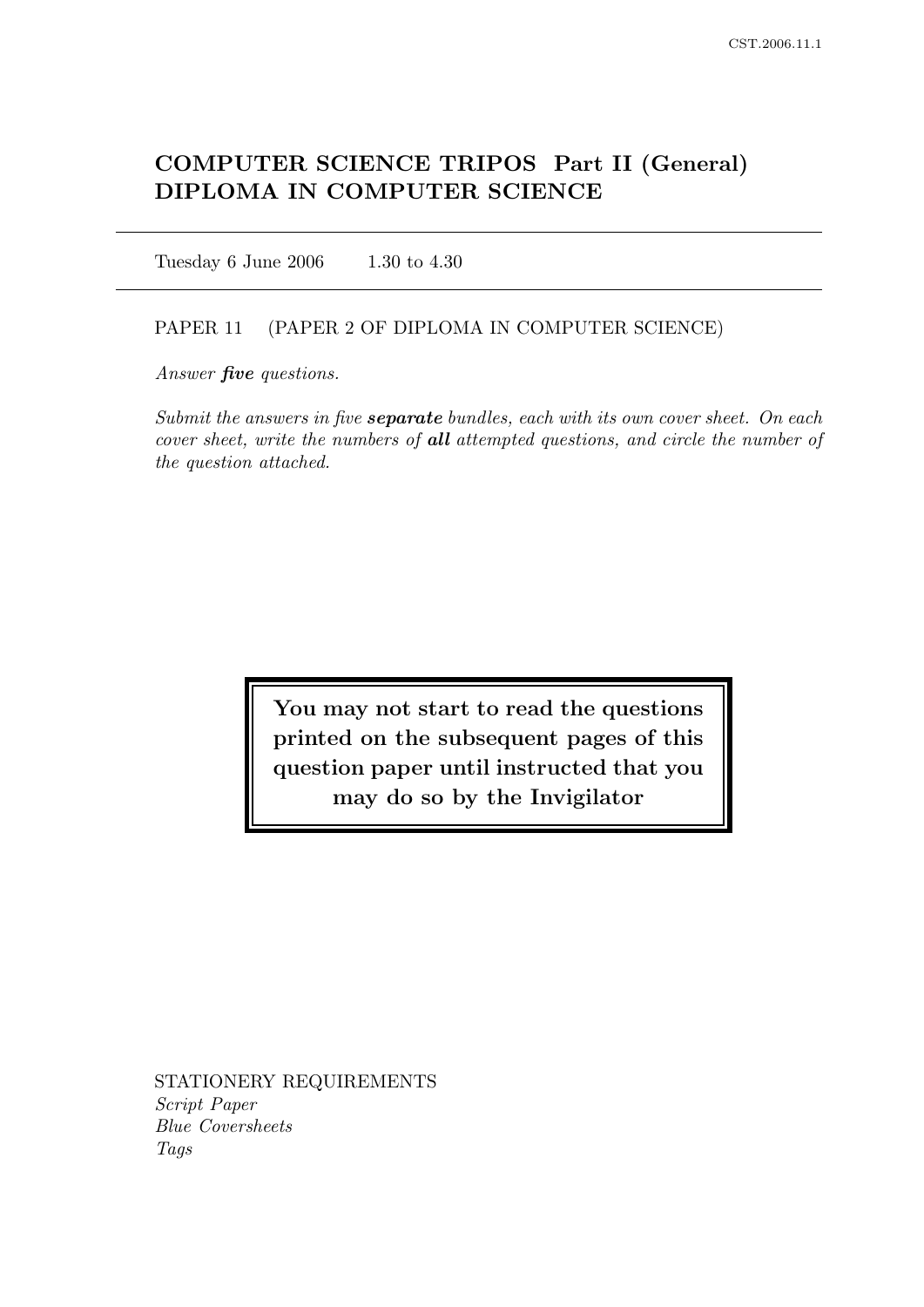## 1 Digital Electronics

Four pairs of circuits (a0, a1), (b0, b1), (c0, c1) and (d0, d1) are presented below. What is the operation of each circuit and how does it compare with its pair?

[5 marks each]

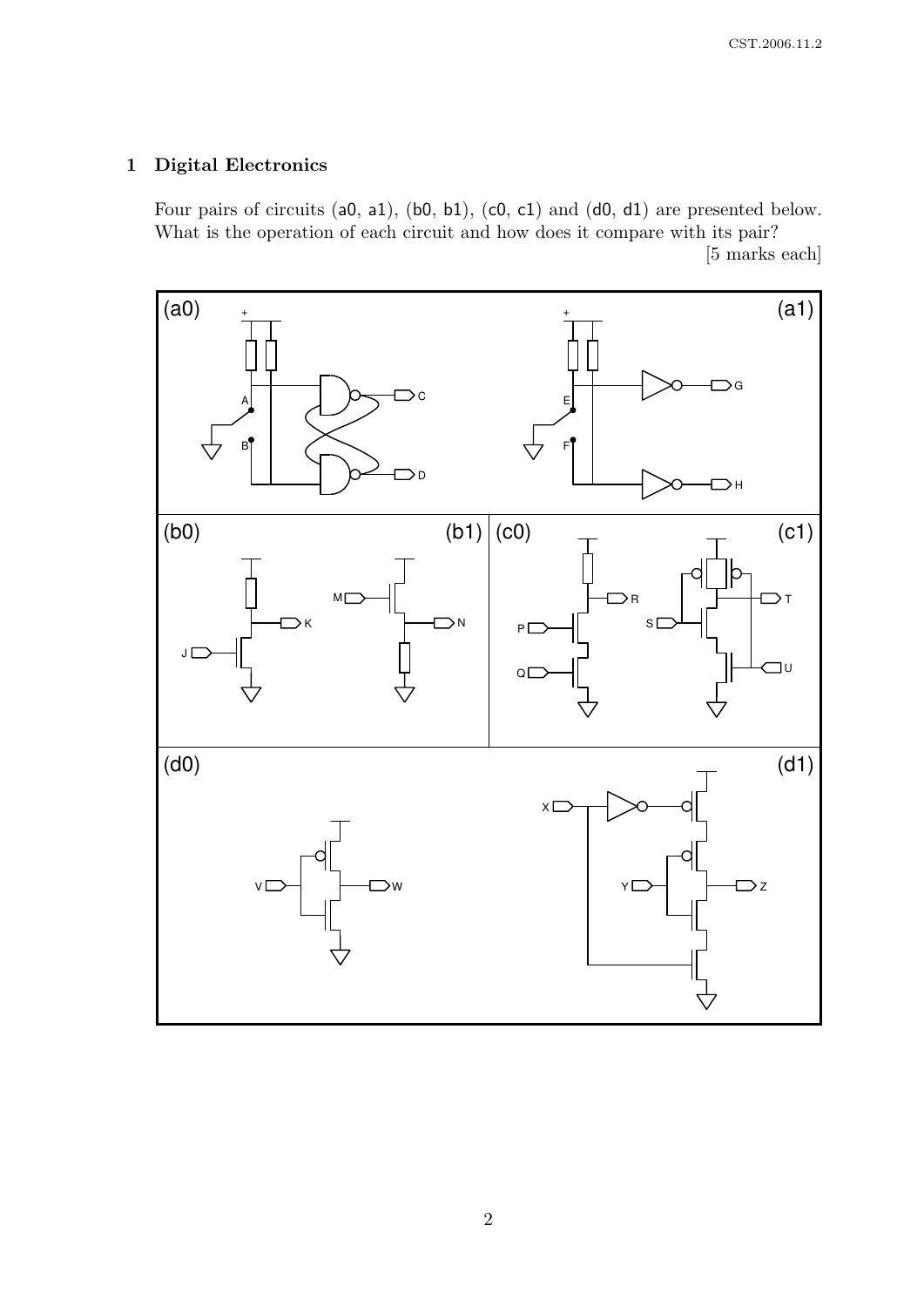## 2 Digital Electronics

- (a) An electronic die may be constructed from seven LEDs laid out in the pattern below. The LEDs are to be driven by signals (a,b,c,d).
	- a c b d b c a

A binary-to-die decoder is described in the left-hand table below with inputs  $(n2,n1,n0)$  and outputs  $(a,b,c,d)$ . X represents *don't care*.

- (i) What are the minimum sum-of-product equations mapping the inputs to the outputs? [4 marks]
- $(ii)$  If the inputs to the decoder were to be driven by a three D flip-flop state machine, what are the minimum sum-of-products equations for the next state functions for  $(n2,n1,n0)$  to count continuously  $1, 2, 3, 4, 5, 6, 1, \ldots$ ? [6 marks]
- (b) An alternative implementation is to use a 1-hot state machine plus a different decoder to form a rolling die (see right-hand table below). The states are  $(h1,h2,h3,h4,h5,h6)$  and the die output this time is  $(A,B,C,D)$ .
	- $(i)$  What is the minimal free running 1-hot state machine constructed from D flip-flops? You may assume that the D flip-flops have preset and clear inputs. [3 marks]
	- (ii) What are the minimum sum-of-product equations for mapping the 1-hot states to die outputs? [4 marks]
	- $(iii)$  Is the first implementation in part  $(a)$  quicker or slower than the one in part  $(b)$ ? [3 marks]

| $_{\rm \nu nna}$<br>UV<br>uiv<br>uccouci |                |             |              |            |                |              |  |
|------------------------------------------|----------------|-------------|--------------|------------|----------------|--------------|--|
| input                                    |                |             |              |            | output         |              |  |
| n2                                       | n1             | n0          | $\mathbf{a}$ | b          | $\overline{c}$ | d            |  |
| 0                                        | $\overline{0}$ | 0           | $\rm X$      | X          | X              | X            |  |
| 0                                        | 0              | $\mathbf 1$ | 0            | 0          | 0              | $\mathbf{1}$ |  |
| $\overline{0}$                           | 1              | 0           | 1            | 0          | $\overline{0}$ | 0            |  |
| 0                                        | 1              | $\mathbf 1$ | 1            | 0          | 0              | 1            |  |
| 1                                        | 0              | 0           | 1            | 0          | 1              | 0            |  |
| 1                                        | 0              | $\mathbf 1$ | 1            | 0          | 1              | 1            |  |
| 1                                        | 1              | 0           | 1            | 1          | 1              | 0            |  |
|                                          |                | 1           |              | $_{\rm X}$ | X              | X            |  |

|  |  |  | binary to die decoder |
|--|--|--|-----------------------|
|--|--|--|-----------------------|

|  |  | 1-hot to die decoder |
|--|--|----------------------|
|--|--|----------------------|

| input             |   |                   |              |                  | output       |          |   |          |   |
|-------------------|---|-------------------|--------------|------------------|--------------|----------|---|----------|---|
|                   |   | h6 h5 h4 h3 h2 h1 |              |                  |              |          | В | $\Gamma$ | D |
| $\mathbf{\Omega}$ |   | $\mathbf{0}$      |              | $\left( \right)$ | 1            | $\theta$ |   | $\theta$ |   |
| $\mathbf{0}$      |   | $\left( \right)$  | 0            | 1                | 0            |          |   | 0        |   |
| $\mathbf{0}$      | 0 | $\mathbf{0}$      | 1            | 0                | $\mathbf{0}$ |          | 0 | 0        |   |
| $\mathbf{\Omega}$ | 0 |                   | $\mathbf{0}$ | $\mathbf{0}$     | $\mathbf{0}$ |          | 0 | 1        |   |
| $\mathbf{0}$      | 1 | $\mathbf{0}$      | $\theta$     | 0                | 0            | 1        | 0 | 1        |   |
|                   |   |                   |              |                  |              |          |   |          |   |
|                   |   |                   |              |                  |              |          |   |          |   |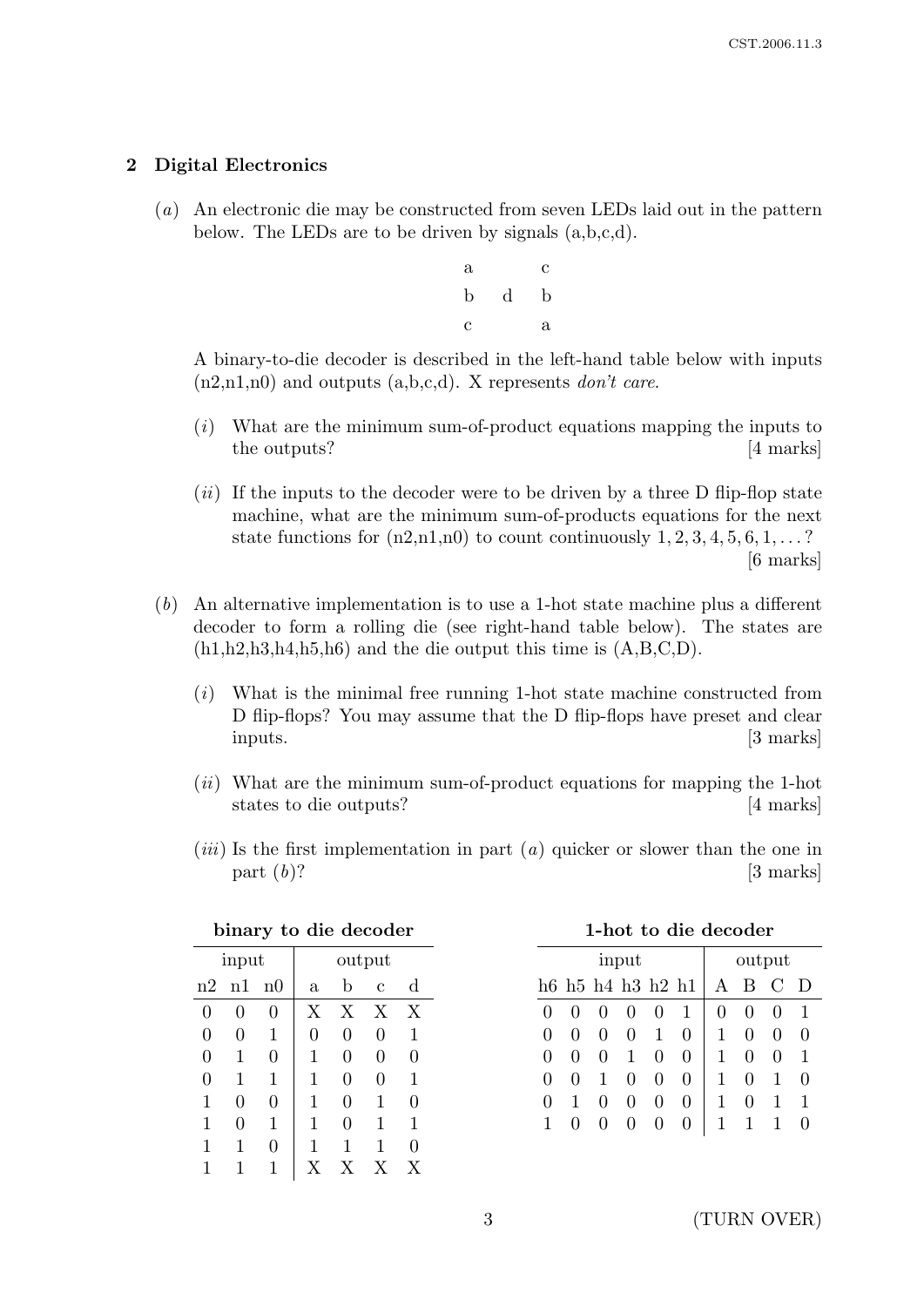#### 3 Compiler Construction

Consider the following grammar.

 $E ::= \text{NUM} | E \times E | E/E | E + E | E - E | (E)$ 

(a) Show that this grammar is ambiguous. [2 marks] (b) Rewrite the grammar to eliminate ambiguity. [4 marks]  $(c)$  Transform the grammar of part  $(b)$  into an equivalent one that could be used for recursive descent parsing. Explain your answer. [5 marks] (d) Write a recursive descent parser for your grammar. [9 marks] 4 Business Studies

|     | $(a)$ Name five different types of intellectual property.                                                                                        | $[5 \text{ marks}]$ |
|-----|--------------------------------------------------------------------------------------------------------------------------------------------------|---------------------|
| (b) | Distinguish between "Deep linking" and "Direct linking". Can a search engine<br>deep link without infringing the copyright of the original site? | $[5 \text{ marks}]$ |
| (c) | Why is the use of thumbnails of pictures by a search engine fair use? [5 marks]                                                                  |                     |

(d) Why are there likely to be only a few dominant search engines? [5 marks]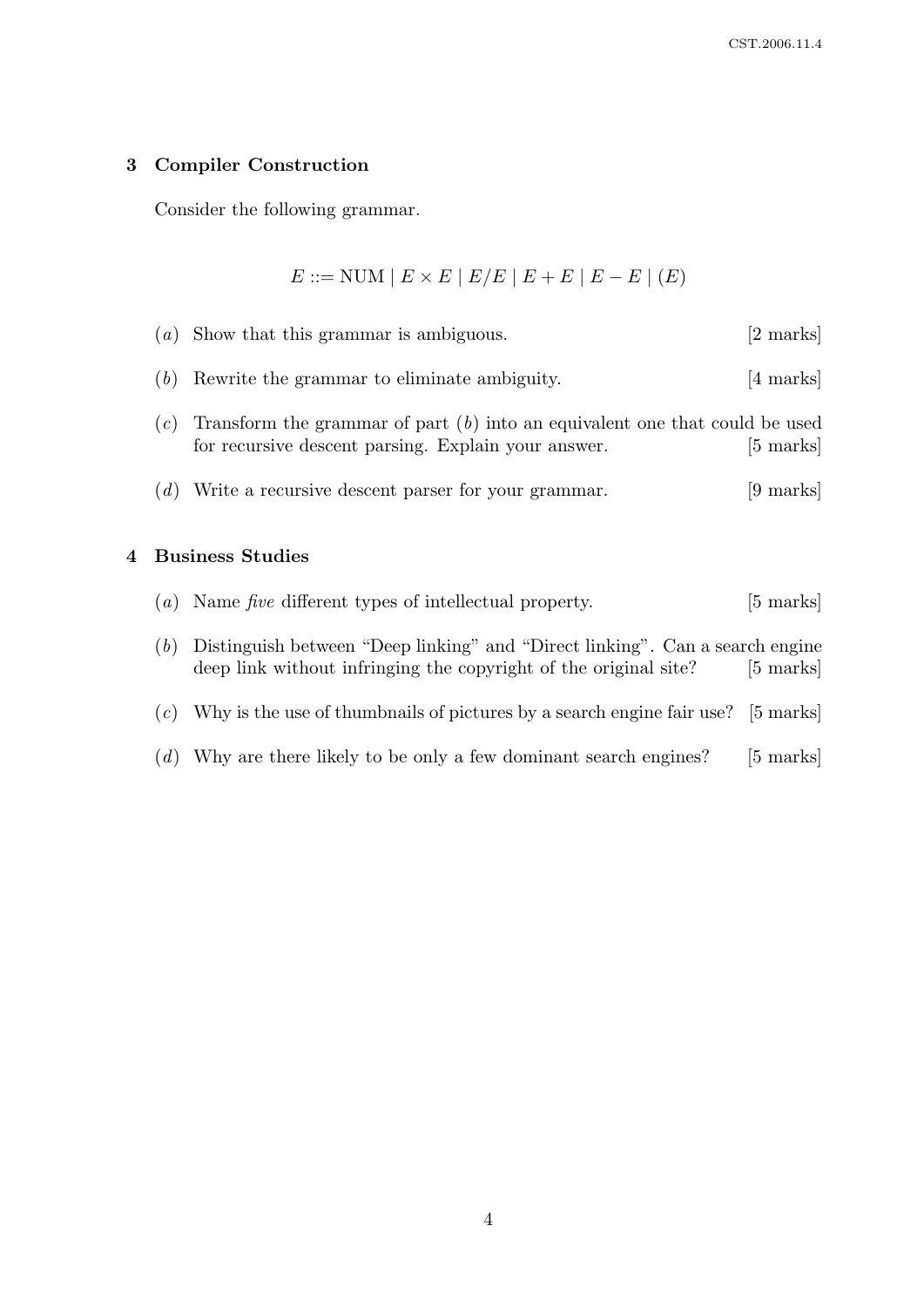## 5 Artificial Intelligence I

- (a) Give a brief description of the way in which *if-then rules* can be used as a basis for knowledge representation and reasoning. What essential elements would you expect to be included in such a system? [3 marks]
- (b) In the context of such a system, give detailed descriptions, illustrating your answers with specific examples, of the following concepts:

| (i)  | pattern matching;                      | [2 marks]           |
|------|----------------------------------------|---------------------|
| (ii) | reason maintenance;                    | [2 marks]           |
|      | $(iii)$ forward chaining;              | [4 marks]           |
|      | $(iv)$ conflict resolution strategies; | $[4 \text{ marks}]$ |
| (v)  | backward chaining with backtracking.   | $[5 \text{ marks}]$ |

## 6 Operating System Foundations

(a) (i) Define a scheduling algorithm based on multilevel feedback queues.

[6 marks]

- $(ii)$  Discuss the properties of your algorithm. Where appropriate, outline different design decisions that could have been taken. [6 marks]
- (b) Discuss the implications of an operating system supporting
	- (i) single-threaded processes only;
	- (*ii*) multi-threaded processes. [8 marks]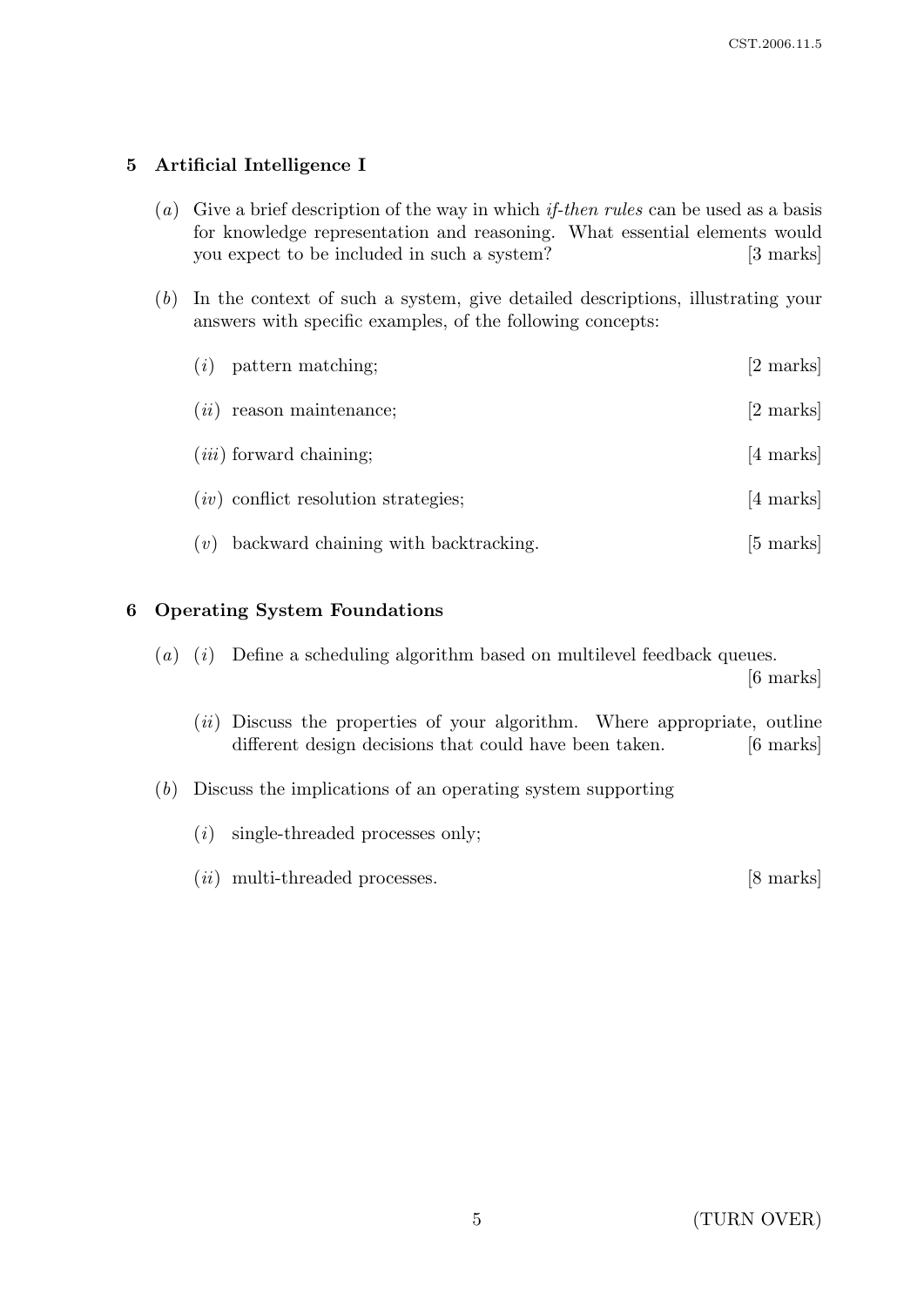#### 7 Numerical Analysis I

(a) The Newton–Raphson iteration for solution of  $f(x) = 0$  is

$$
\tilde{x} = x - \frac{f(x)}{f'(x)}.
$$

By drawing a carefully labelled graph, explain the graphical interpretation of this formula. What is the order of convergence? [4 marks]

(b) Consider  $f(x) = x^3 + x^2 - 2$ . The following table shows successive iterations for each of the three starting values (i)  $x = 1.5$ , (ii)  $x = 0.2$ , (iii)  $x = -0.5$ . Note that, to the accuracy shown, each iteration finds the root at  $x = 1$ .

| $\boldsymbol{n}$ | (i)                    | (ii)                             | (iii)                   |
|------------------|------------------------|----------------------------------|-------------------------|
| $\Omega$         | 1.50000 $\times10^{0}$ | $2.00000\times10^{-1}$           | $-5.00000\times10^{-1}$ |
| 1                | $1.12821\times10^{0}$  | 3.95384 $\times10^{0}$           | $-8.00000\times10^{0}$  |
| 2                | $1.01152\times10^{0}$  | $2.57730\times10^{0}$            | $-5.44318\times10^{0}$  |
| 3                | $1.00010\times10^{0}$  | 1.70966 $\times 10^{0}$          | $-3.72976\times10^{0}$  |
| 4                | 1.00000 $\times10^{0}$ | 1.22393 $\times$ 10 <sup>0</sup> | $-2.56345\times10^{0}$  |
| 5                | $1.00000\times10^{0}$  | $1.03212\times10^{0}$            | $-1.72202\times10^{0}$  |
| 6                |                        | $1.00079\times10^{0}$            | $-9.62478\times10^{-1}$ |
| 7                |                        | 1.00000 $\times10^{0}$           | $1.33836\times10^{0}$   |
| 8                |                        | $1.00000\times10^{0}$            | $1.06651{\times}10^{0}$ |
| 9                |                        |                                  | $1.00329\times10^{0}$   |
| 10               |                        |                                  | 1.00000 $\times10^{0}$  |
| 11               |                        |                                  | $1.00000\times10^{0}$   |
|                  |                        |                                  |                         |

Sketch the graph of  $f(x)$  and show the first iteration for cases (i) and (ii) to show why  $(i)$  converges faster than  $(ii)$ . In a separate sketch, show the first two iterations for case  $(iii)$ . [Hint: a very rough sketch will suffice for  $\cos(\,iii).]$  [10 marks]

(c) Now consider  $f(x) = x^4 - 3x^2 - 2$ . Calculate two Newton–Raphson iterations from the starting value  $x = 1$ . Comment on the prospects for convergence in this case. [6 marks]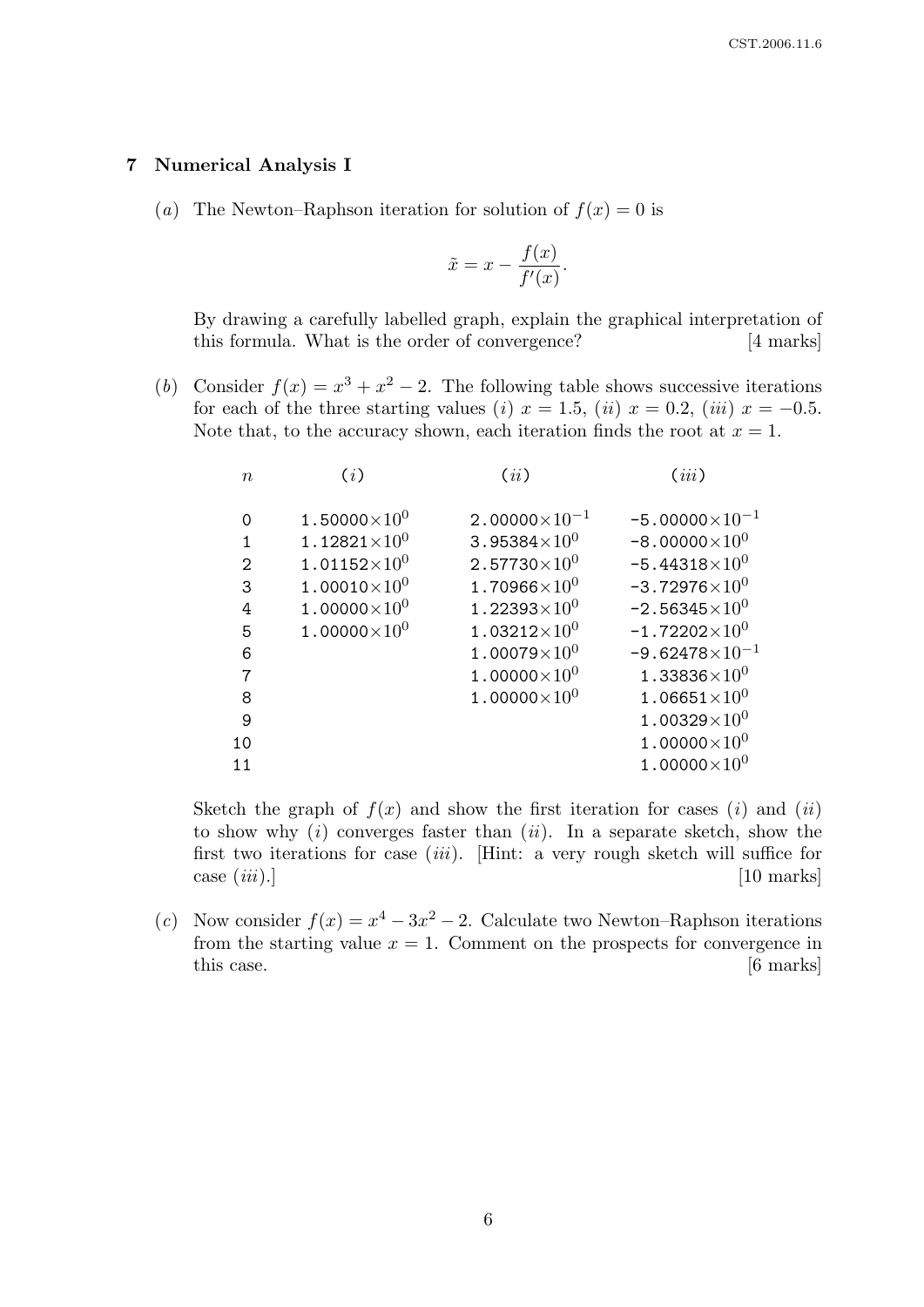#### 8 Mathematics for Computation Theory

- (a) What is a *deterministic finite automaton* (DFA) over the finite alphabet  $\Sigma$ ? [2 marks]
- (b) Define the event E accepted by the DFA M over  $\Sigma$ . [3 marks]
- (c) State Kleene's Theorem, which characterises the algebraic structure of events that are accepted by some DFA. [3 marks]
- (d) Design a DFA over  $\Sigma = \{a, b\}$  that accepts precisely those strings ending in b that do not contain two successive occurrences of  $a$ . [4 marks]
- (e) Give an algebraic specification of the event, proving that your expression has the required properties. [8 marks]

[You may if you wish assume that if  $M =$  $\begin{pmatrix} A & B \\ C & D \end{pmatrix}$  is a partitioning of the transition matrix of a DFA so that  $A$  and  $D$  are square, then

$$
M^* = \begin{pmatrix} (A + BD^*C)^* & A^*B(D + CA^*B)^* \\ D^*C(A + BD^*C)^* & (D + CA^*B)^* \end{pmatrix}
$$

with the same partitioning.

## 9 Computation Theory

- (a) Define the collection of primitive recursive functions. [6 marks]
- (b) Why is a primitive recursive function always total?  $[1 \text{ mark}]$
- (c) Show that the function m from  $\mathbb{N}^2$  to  $\mathbb N$  given by

$$
m(x,y) = \begin{cases} x - y & \text{if } x \ge y \\ 0 & \text{if } x < y \end{cases}
$$

is primitive recursive. [3 marks]

- (d) Define the collection of *partial recursive* functions. [3 marks]
- $(e)$  What is meant by a *total recursive* function? [1 mark]
- $(f)$  Show that there exist total recursive functions that are not primitive recursive. Any standard results about register machines or recursive functions that you use need not be proved, but should be clearly stated. [6 marks]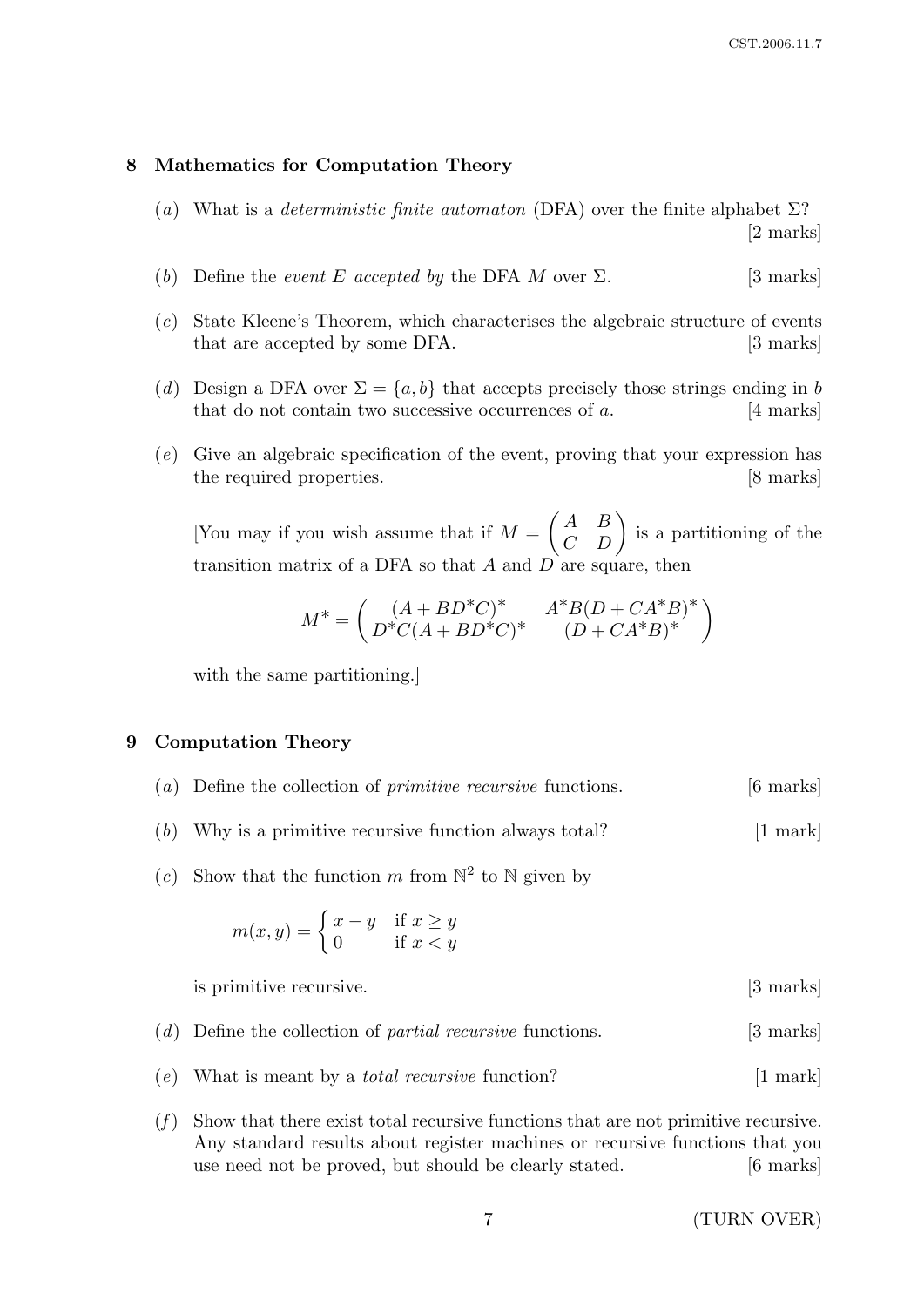#### 10 Introduction to Security

- (a) Alice and Bob participate in a public-key infrastructure that enables them to exchange legally binding digital signatures.
	- (i) Name two reasons why, for some purposes, Alice might prefer to use a message authentication code, instead of a digital signature, to protect the integrity and authenticity of her messages to Bob. [4 marks]
	- (ii) Outline a protocol for protecting the integrity and authenticity of Alice's messages to Bob that combines the benefits of a public-key infrastructure with those of using a message authentication code. [4 marks]
- (b) Your colleague proposes a new way for constructing a message authentication code using a block cipher  $E: \{0,1\}^{64} \times \{0,1\}^{128} \to \{0,1\}^{128}$ . He takes the *n*-bit input message M, appends  $p = 64 \cdot \lceil n/64 \rceil - n$  zero-bits, and splits the result into  $k = (n+p)/64$  64-bit blocks  $M_1||M_2||...||M_k = M||0^p$ . He then calculates the message authentication code as

$$
C_K(M) = E_{M_1}(E_{M_2}(E_{M_3}(\ldots E_{M_k}(K)\ldots)))
$$

where  $K$  is the 128-bit secret key shared between sender and recipient. Show two different ways in which an attacker who observes a pair  $(M, C_K(M))$  can, without knowing K, create a new pair  $(M', C_K(M'))$  with  $M' \neq M$ .

[6 marks]

- (c) Show how a 128-bit message authentication code  $C_K(M)$  with 64-bit key K can be constructed for an  $n$ -bit long message  $M$  using
	- (*i*) a secure hash function  $H: \{0,1\}^* \to \{0,1\}^{256}$ , such as SHA-256; [2 marks]
	- (*ii*) a block cipher  $E: \{0,1\}^{128} \times \{0,1\}^{256} \rightarrow \{0,1\}$ [4 marks]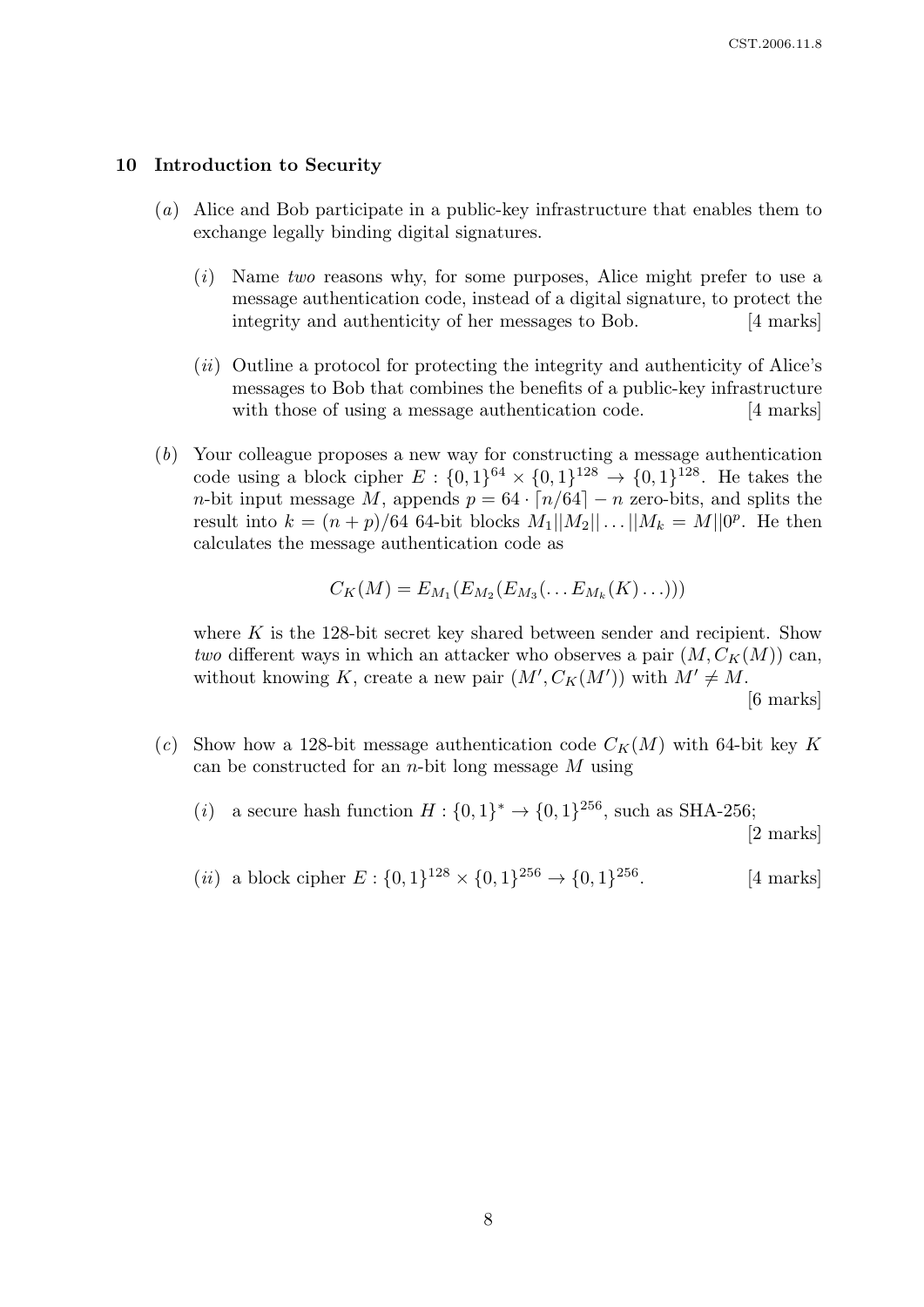#### 11 Natural Language Processing

The following shows a simple context free grammar (CFG) for a fragment of English.

| $S \rightarrow NP VP$    | Adj $\rightarrow$ angry  | $Vbe \rightarrow is$ |
|--------------------------|--------------------------|----------------------|
| $VP \rightarrow Vbe Adj$ | Adj $\rightarrow$ big    | $N \rightarrow dog$  |
| $NP \rightarrow Det N$   | Adj $\rightarrow$ former | $N \rightarrow$ cat  |
| $N \rightarrow Adj N$    | $P \rightarrow at$       |                      |
| Adj $\rightarrow$ Adj PP | $P \rightarrow on$       |                      |
| $PP \rightarrow P NP$    | $Det \rightarrow the$    |                      |

- (a) Show the parse tree that this grammar would assign to (1).
	- (1) the dog is angry at the cat

[3 marks]

- (b) One respect in which this grammar overgenerates is that some adjectives, including former, occur only before a noun (see (2)) and that PPs do not combine with adjectives occurring before a noun (see (3)).
	- (2) \* the dog is former
	- $(3)$  \* the angry at the cat dog is big

Show how the grammar given above could be modified to prevent this type of overgeneration. [4 marks]

- $(c)$  The grammar also behaves incorrectly with examples  $(4)$ ,  $(5)$  and  $(6)$ :
	- (4)  $*$  the dog is big at the cat (big does not take a PP)
	- (5) \* the dog is angry on the cat *(angry only takes PPs where the P is at)*
	- $(6)$  \* the dog is angry at the cat at the cat (adjectives may not combine with multiple PPs)

Show modifications to the grammar which would prevent these types of overgeneration. [5 marks]

(d) Describe how the overgeneration in part  $(c)$  could be dealt with in a feature structure (FS) grammar, giving full lexical entries for angry and big and details of rules and other lexical entries as necessary to explain your account.

[8 marks]